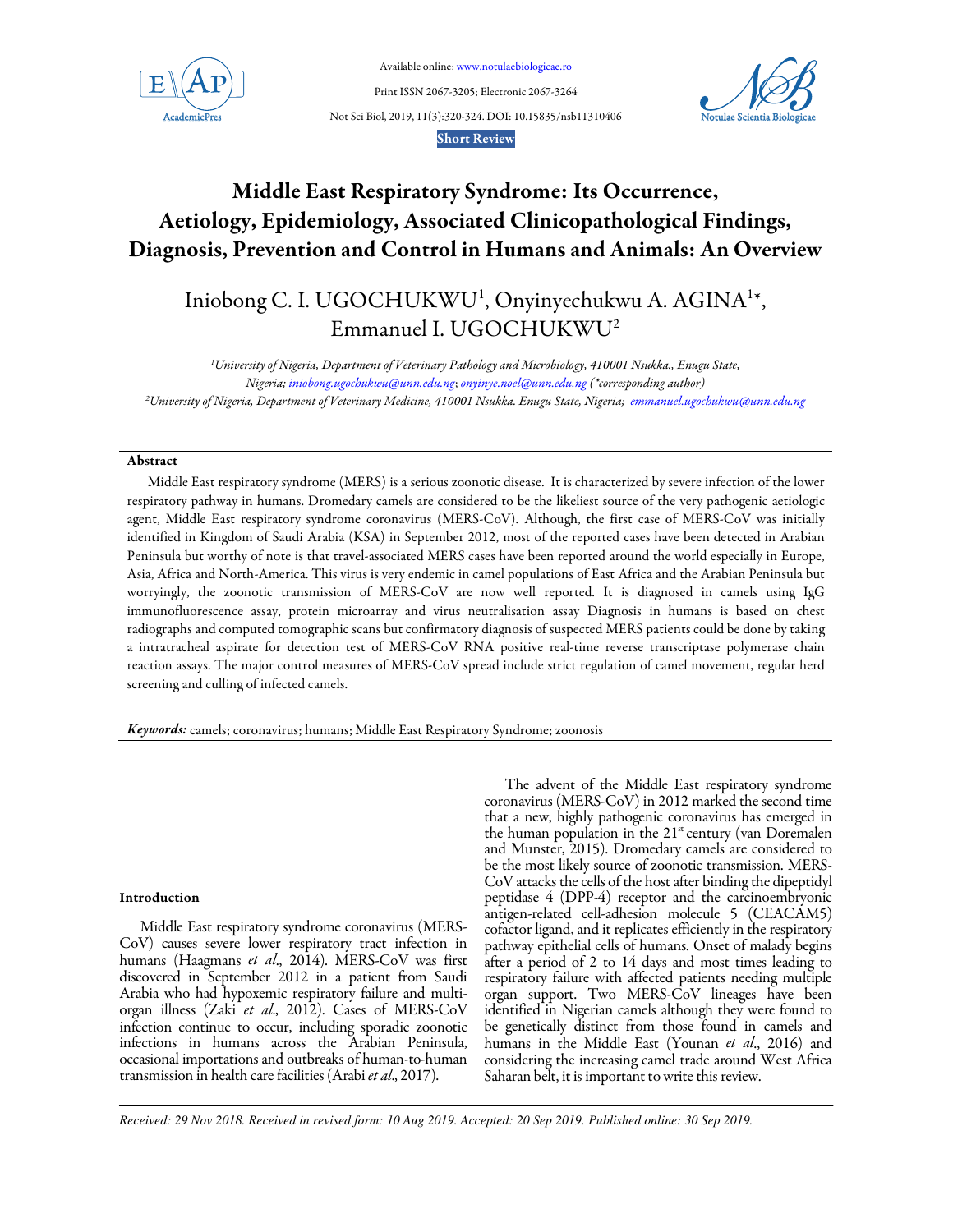## Aetiology

MERS-CoV is the sixth coronavirus and the first enzootic betacoronavirus of the C phylogenetic lineage known to affect humans (de Groot *et al*., 2013; Omrani *et al*., 2015). Lineage A includes HCoV-OC43 and HCoV-HKU1, and lineage B includes the severe acute respiratory syndrome (SARS) coronavirus (SARS-CoV) (Van Boheemen *et al*., 2012). MERS-CoV is an enveloped, singlestranded positive RNA genome and replicates in the cytoplasm (Van Boheemen *et al*., 2012).

MERS-CoV genomes are phylogenetically classified into 2 clades namely clade A and B (Cotton *et al*., 2013). The proximate source of human infection remains unclear. MERS-CoV is related to, but not identical to, viruses detected in bats (Annan *et al*., 2013; Ithete *et al*., 2013). Although, needing confirmation, a short RNA fragment of the viral polymerase region identical to MERS-CoV has been identified in *Taphozous perforates* bats (Memish *et al*., 2013a). Phylogenetic and sequencing data suggest that MERS-CoV originated from bat ancestors but after undergoing a recombination, possibly in dromedary camels in Africa, before its exportation to the Arabian Peninsula along the camel trading routes (Omrani *et al*., 2015).

## Epidemiology

Results from archived camel sera provided evidence for circulation of MERS-CoV among dromedary camels in East Africa as far back as 1983 and in Saudi Arabia in 1992 (Younan *et al*., 2016). MERS-CoV was initially identified in a fatal case of severe respiratory illness in the Kingdom of Saudi Arabia (KSA) in September, 2012, and earlier cases were retrospectively identified from an outbreak of severe respiratory illness in Jordan in 2012 (Hilgenfeld and Peiris, 2013; WHO, 2015).

The majority of cases have been detected in KSA and to a lesser extent the United Arab Emirates, Qatar and Jordan (WHO, 2015). Travel-associated MERS cases have been reported in Europe, Asia, Africa and North-America. Most recently, with the travel-associated MERS case in South Korea resulted subsequently in a hospital-associated outbreak involving more than 180 cases (WHO, 2015). Fatality rate of 35% has been reported by World Health Organization (WHO, 2017). Approximately, 80% of reported cases have been linked to exposure in KSA. Zoonotic transmission of MERS-CoV between dromedary camels and humans has also been documented in several countries. Human-to-human transmission in health care facilities accounts for most of reported cases till date, although human-to-human transmission in household settings has also been reported (Arabi e*t al*., 2017). Epidemiologic findings suggest that human-to-human transmission occurs primarily through close contact with a patient with confirmed MERS, most likely through respiratory droplets. The risk of transmission appears to be greater during the performance of aerosol generating procedures without adequate personal protection or

ventilation (WHO, 2015). Human-to-human transmission appears to be infrequent outside health care settings but has been documented after close contact with infected persons (Memish *et al*., 2013b). Contamination of environmental surfaces in patient rooms with MERS-CoV may result in transmission (Bin *et al*., 2016; Kim *et al*., 2016).

## Zoonosis

The disease is highly endemic in camel populations of East Africa and the Arabian Peninsula. It is unclear as to when the virus was introduced to dromedary camels, but data from epidemiological studies suggests presence of the virus in dromedary camels as back as 1983. Bats and alpacas can also serve as reservoirs for MERS-CoV, but the transmission to humans is mainly through dromedary camels (Mohd *et al*., 2016; Younan *et al*., 2016) and direct exposure to dromedaries has been documented in up to 40% of primary cases (Muller *et al*., 2015).

Sero-epidemiologic studies have shown that antibodies to MERS-CoV are present and has circulated among in dromedary camels throughout the Middle East and Africa for at least three decades (Azhar *et al*., 2014). Although MERS-CoV RNA has been detected in respiratory and other body secretions, particularly among young dromedary camel however, infections in dromedaries may cause only mild clinical manifestations of the upper respiratory tract (Azhar *et al*., 2014). However, routes of transmission remain unclear, but contact with infectious nasal or other bodily secretions and possibly the consumption of raw dromedary products such as unpasteurized camel milk can transmit the infectious agent (Alraddadi *et al*., 2016). In addition, sero-epidemiologic studies indicate that infection may be associated with occupational exposures to dromedaries (Alraddadi *et al*., 2016). This is shown by a study in Saudi Arabia by Alraddadi *et al*. (2016), which showed that the rate of MERS-CoV seropositivity was 15 times more in shepherds and 23 times as high in slaughterhouse workers than in the general population.

#### Host risk factors

The majority of severe MERS cases have occurred in humans older than 50 years of age who have concurrent conditions such as diabetes, cardiovascular diseases, obesity, chronic respiratory disease, chronic renal disease, neoplastic conditions or in persons receiving immunosuppressive therapy (Korea Centers for Disease Control and Prevention 2016). Old age and chronic respiratory illness particularly have been associated with death among infected patients (Korea Center for Disease Control and Prevention, 2016). Mild and asymptomatic infections have occurred predominantly among young and healthy persons, including health care workers (Oboho *et al*., 2015; Korea Center for Disease Control and Prevention, 2016). Clinically recognized infections among children are uncommon (Memish *et al*., 2014). Up till date, host genetic risk factors have not been reported (Arabi *et al*., 2017).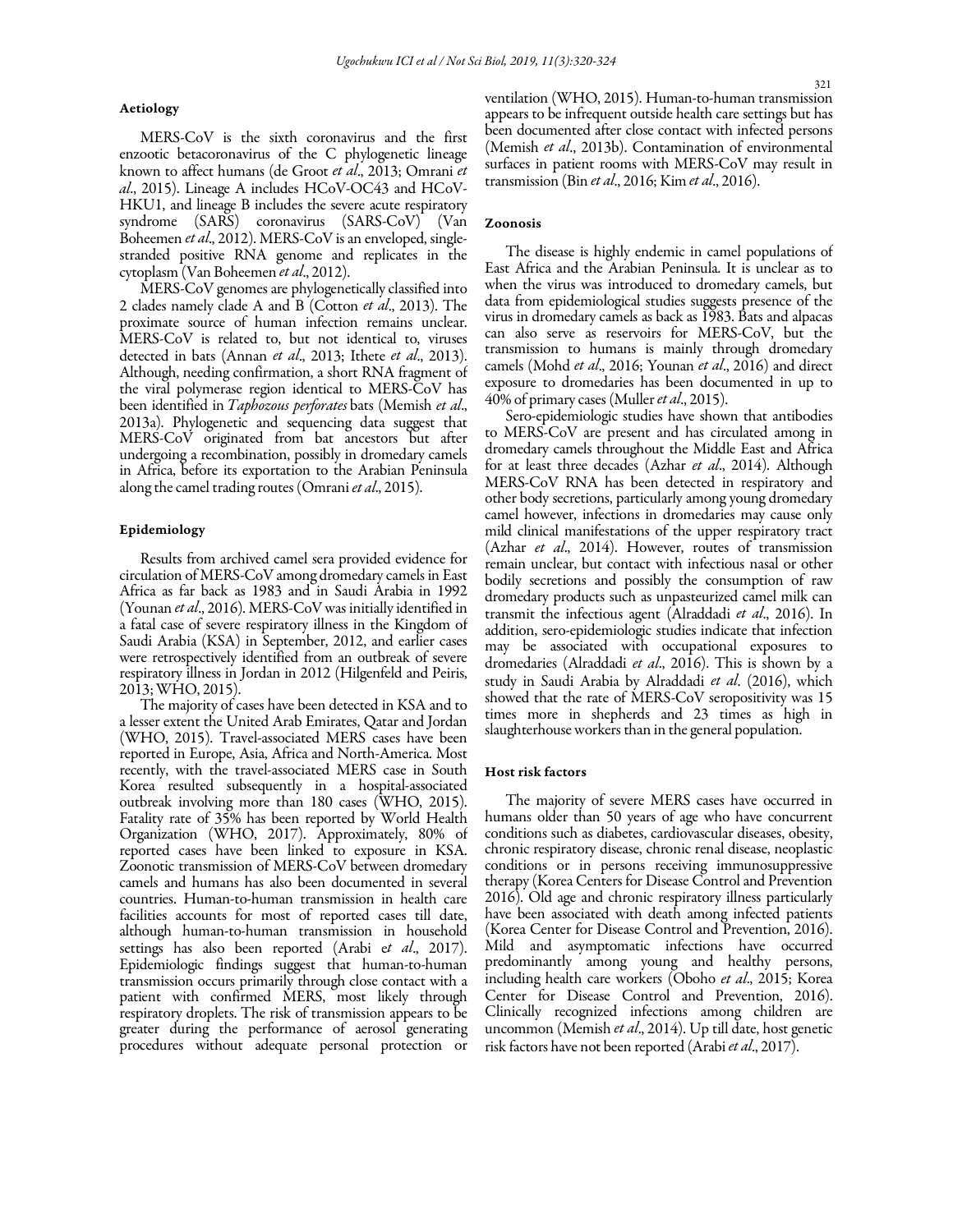#### Clinical signs associated with MERS

The clinical picture of MERS-CoV includes asymptomatic infections, mild or moderately symptomatic cases and fatal disease (Oboho *et al*., 2015; Al-Tawfiq and Memish, 2016). Human patients with symptomatic MERS show clinical manifestations after a 2-14 days incubation period. Mildly symptomatic cases can be manifested by lowgrade pyrexia, rhinorrhoea, sore throat and myalgia (Arabi*et al*., 2014). Severe disease is characterized by acute respiratory distress syndrome (Arabi *et al*., 2014). In very ill patients, chest radiographs and computed tomographic scans often show multilobar alveolar disease and occasional pleural effusions (Arabi *et al*., 2014). Extrapulmonary manifestations are common among severely ill patients, this includes gastrointestinal symptoms, such as nausea, emesis, or diarrhoea and acute kidney injury has also been reported (Arabi *et al*., 2014). Stillbirth has been reported in a pregnant woman with probable MERS (Payne *et al*., 2014). Neurologic manifestations suggestive of encephalitis have also been reported in a few cases (Arabi *et al*., 2015). Haematological findings include leukopenia and lymphopenia and occasionally include thrombocytopenia and anaemia. Mild-to-moderate elevation of aminotransferase levels is common, especially among critically ill patients (Arabi *et al*., 2017).

## Pathological (gross, histopathology and clinical pathology) findings associated with MERS in humans

Insights into the gross and histopathology of MERS are limited. The principal post-mortem finding was diffuse alveolar damage. Immunoassays showed MERS-CoV antigen in pneumocytes and epithelial syncytial cells. No evidence of extrapulmonary MERS-CoV antigen was detected, even in the kidney, this explains the fact that renal insufficiency is a common clinical finding among critically ill patients (Ng *et al*., 2016). Human patients with MERS-CoV are more likely to have monocytosis with normal white blood cell count and lower C-reactive protein level (Park *et al*., 2017). Lymphopenia and thrombocytopenia and transient leukopenia are prominent clinicopathological features of the disease, and there were no significant changes in the serum liver enzymes and creatinine concentration (Al-Tafwiq *et al*., 2017). Pathological (gross and histopathology) findings associated with MERS in animals

 developed severe disease. Rhesus macaques and marmosets Animals ranging from mice to rabbits to non-human primates have been inoculated with MERS*-*CoV, with varying outcomes. Mice were susceptible to infection and are also susceptible, but marmosets developed more severe disease (van Doremalen and Munster, 2015). MERS-CoV affects primarily camel and some of these dromedary camels show respiratory symptoms (Omrani *et al*., 2015). In rabbits experimentally inoculated with MERS*-*CoV, the following histopathologic findings were observed*-* focal mild to moderate rhinitis with heterophils in the epithelium and lamina propria, focal mild to moderate necrosis and epithelial hyperplasia and regenerational hypertrophy were

observed in the nasal cavity of MERS-CoV-inoculated animals (Haagmans *et al*., 2015). There were mild thickening of the terminal bronchioles and the interalveolar septa with increased numbers of heterophils. There was also mild hypertrophy of type II pneumocytes and moderate proliferation of the bronchus-associated lymphoid tissue (BALT) (Haagmans *et al*., 2015).

In Rhesus Macaques, the pneumonic lesions were characterized as multifocal, mild to marked interstitial pneumonia, characterized by thickening of alveolar septae by oedematous fluid and fibrin; there were also the presence of alveolar macrophages and neutrophils (de Wit *et al.*, 2013). Many of these alveolar macrophages formed multinuclei syncytia similar to those described as bronchiolitis obliterans organizing pneumonia. This organizing pneumonia consisted of aggregations of fibrin, macrophages, and sloughed pulmonary epithelium that fill and occlude small airways. Also, early stage lesions of bronchiolitis obliterans organizing pneumonia were seen. Perivascular infiltrates of inflammatory cells were seen multifocally within and adjacent to affected areas of the lung. There was also type II pneumocyte hyperplasia, alveolar oedema, presence fibrin with formation of hyaline membranes (de Wit *et al*., 2013).

### Diagnosis

In Camels, IgG immunofluorescence assay, protein microarray and virus neutralisation assay could also be used in diagnosis (Perera *et al*., 2013; Haagmans *et al*., 2014; Ali *et al*., 2017). In humans, diagnosis could include the use of chest radiographs and computed tomographic scans (Arabi *et al*., 2014). Confirmation of MERS could be done by taking an intratracheal aspirate for detection test of MERS*-*CoV RNA or taking both upper and lower respiratory tract specimens, such as sputum or bronchoscopic specimens (Lee *et al*., 2016). However, intratrachael aspirates are the best sample for detection of MERS*-*CoV. Blood specimen can also be tested in order to increase test sensitivity (Lee *et al*., 2016). Sero*-*conversion of antibodies using acute-phase and recovery-phase serum is required to confirm this disease (Lee *et al*., 2016). MERS*-*CoV infection could also be confirmed by positive real-time reverse transcriptase polymerase chain reaction assays (Park *et al*., 2016).

## Prevention and control

Amongst the important measures to control MERS*-*CoV spread are strict regulation of camel movement, regular herd screening and isolation of infected camels, use of personal protective equipment by camel handlers and enforcing rules banning all consumption of unpasteurized camel milk and urine (Omrani *et al*., 2015). In case of MERS*-*CoV infection in humans, counter-measures such as quarantining of persons including health workers who had contact with the infected patients (Park *et al*., 2016). In healthcare settings, control measures such as appropriate use of personal protective equipment, disinfection of the premises, and complete or partial closure of the affected wards and quarantine of exposed patients (Park *et al*., 2016).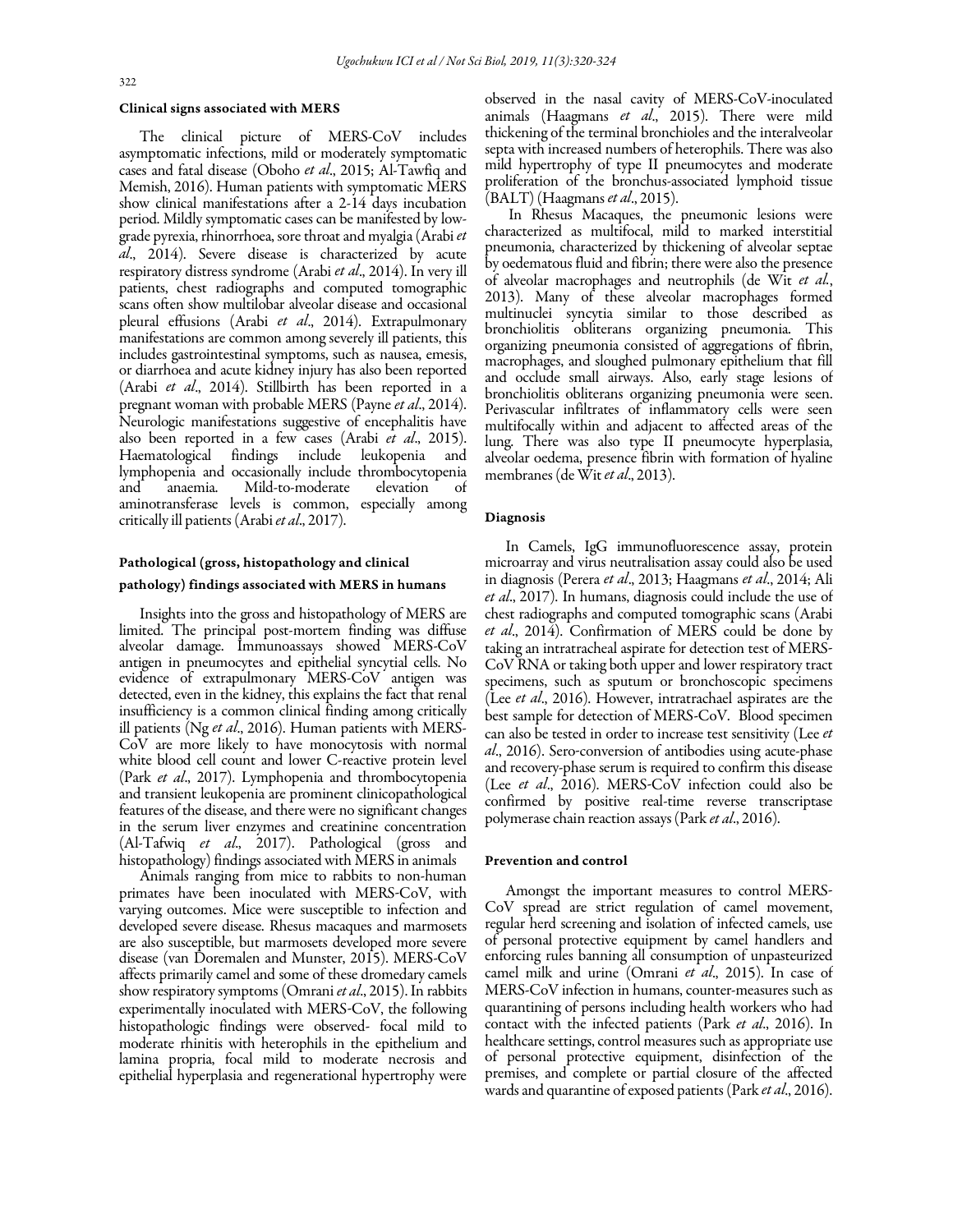## Conclusions

Middle East respiratory syndrome (MERS) is an emerging infectious disease. This zoonotic disease has mainly been reported in the Middle East. Nevertheless travel-associated cases and outbreaks have also been reported in addition to the nosocomial dimensions of the spread this disease. There are also reports of new lineages of this virus in areas such as in Africa where this virus and its effects has not been well reported. Therefore, this review article outlines current information about the aetiology, epidemiology, host risk factors, clinicopathological findings, diagnosis, prevention and control of this emerging disease.

## Conflict of Interest

The authors declare that there are no conflicts of interest related to this article.

#### References

- Ali M, El-Shesheny R, Kandeil A, Shehata M, Elsokary B, Gomaa M, ... Oludayo FF (2017). Cross-sectional surveillance of Middle East respiratory syndrome coronavirus (MERS-CoV) in dromedary camels and other mammals in Egypt, August 2015 to January 2016. Eurosurveillance 22(11).
- Alraddadi BM, Watson JT, Almarashi A, Abedi GR, Turkistani, A., Sadran M, Housa A, Swerdlow DL (2016). Risk factors for primary Middle East Respiratory Syndrome coronavirus illness in humans, Saudi Arabia, 2014. Emerging Infectious Diseases 22(1):49-55.
- Al-Tawfiq JA*,* Memish ZA(2016). Drivers of MERS-CoV transmission: what do we know? Expert Review of Respiratory Medicine 10(3):331- 338.
- Annan A, Baldwin HJ, Corman VM, Klose SM, Owusu M, Nkrumah EE (2013). Human betacoronavirus 2c EMC/2012-related viruses in bats, Ghana and Europe. Emerging Infectious Diseases 19(3):456-459.
- Arabi YM, Arifi AA, Balkhy HH*,* Najm H*,* Aldawood AS*,* Ghabashi A*, …* Raiy B (2014). Clinical course and outcomes of critically ill patients with Middle East respiratory syndrome coronavirus infection. Annals of Internal Medicine 160(6):389-397.
- Arabi YM, Harthi, A, Hussein J, Bouchama A*,* Johani S*.* Hajeer AH, … Balkhy H (2015). Severe neurologic syndrome associated with Middle East respiratory syndrome corona virus (MERS-CoV). Infection 43(4):495-501.
- Arabi YM, Balkhy HH, Hayden FG, Bouchama A, Luke T, Baillie JK, … Fowler RA (2017). Middle East Respiratory Syndrome: special report. The New England Journal of Medicine 376(6):584-594.
- Azhar EI, El-Kafrawy SA, Farraj SA, Hassan AM, Al-Saeed M, Hashem AM, Madani TA (2014). Evidence for camel to human transmission of MERS coronavirus. The New England Journal of Medicine 370(26):2499-2505.
- Bin SY, Heo JY, Song MS, Lee J, Kim EH, Park SJ, … Choi, YK (2016). Environmental contamination and viral shedding in MERS patients during MERS-CoV outbreak in South Korea. Clinical Infectious Diseases 62(6):755-760.
- Cotton M, Watson SJ, Kellam P, Al-Rabeeah AA, Makhdoom HQ*,* Assiri A (2013). Transmission and evolution of the Middle East respiratory syndrome coronavirus in Saudi Arabia: a descriptive genomic study. Lancet 382(9909):1993-2002.
- De Groot RJ, Baker SC, Baric RS, Brown CS, Drosten C, Enjuanes L (2013). Middle East Respiratory Syndrome Coronavirus (MERS-CoV): announcement of the Coronavirus study group. Journal of Virology 87(14):7790-7792.
- de Wit E, Rasmussen AL, Falzarano D, Bushmaker T, Feldmann F, Brining DL, *…* Munster VJ (2013). Middle East Respiratory Syndrome Coronavirus (MERSCoV) causes transient lower respiratory tract infection in rhesus macaques. PNAS 110(41):16598-16603.
- Haagmans BL, Al Dhahiry SH, Reusken CB, Raj VS, Galiano M, Myers R, … Koopmans MP (2014). Middle East Respiratory Syndrome Coronavirus in dromedary camels: an outbreak investigation. The Lancet Infectious Diseases 14(2):140-145.
- Haagmans BL, van den Brand JM, Provacia LB, Raj VS, Stittelaar KJ, Getu S, … Osterhaus AD (2015). Asymptomatic middle east respiratory syndrome coronavirus infection in rabbits. Journal of Virology 89(11):6131-6135.
- Haagmans BL, van den Brand JM, Provacia LB, Raj VS, Stittelaar KJ, Getu S, ... Fouchier RA (2015). Asymptomatic Middle East respiratory syndrome coronavirus infection in rabbits. Journal of Virology 89(11):6131-6135.
- Hilgenfeld R.*,*Peiris M (2013). From SARS to MERS: 10 years of research on highly pathogenic human coronaviruses. Antiviral Research 100(1):286-295.
- Ithete NL, Stoffberg S, Corman VM, Cottontail VM, Richards LR*,* Schoeman MC (2013). Close relative of human Middle East respiratory syndrome coronavirus in bat, South Africa. Emerging Infectious Disease 19(10):1697-1699.
- Al‐Tawfiq JA, Hinedi K, Abbasi S, Babike M, Sunji A, Eltigani M (2017). Hematologic, hepatic, and renal function changes in hospitalized patients with Middle East Respiratory Syndrome coronavirus. International Journal of Laboratory Haematology 39(3):272-278.
- Kim SH, Chang SY, Sung M, Park JH*,* Bin KH*,* Lee, H*,* Min JY (2016). Extensive viable Middle East respiratory syndrome (MERS) coronavirus contamination in air and surrounding environment in MERS isolation wards. Clinical Infectious Disease 63(3):363-369.
- Korea Center for Disease Control and Prevention (2016). Corrigendum to "Middle East Respiratory Syndrome Coronavirus Outbreak in the Republic of Korea, 2015" [Volume 6, Issue 4, August 2015, 269-278]. Osong Public Health and Research Perspective 2017:138.
- Lee H, Ki CS, Sung H, Kim S, Seong MW, Yong D, Kim JS, Kim JH (2016). Guidelines for the laboratory diagnosis of Middle East respiratory syndrome coronavirus in Korea. Infectious and Chemotherapy 48(1):61-69.
- Memish ZA, Al-Tawfiq JA, Assiri A, AlRabiah FA, Al Hajjar S, Albarrak A, … Alsubaie S (2014). Middle East respiratory syndrome coronavirus disease is rare in children. World Journal of Clinical Pediatrics 5(4):391.
- Memish ZA, Zumla AI, Al-Hakeem RF, Al-Rabeeah AA*,* Stephens GM (2013). Family cluster of Middle East respiratory syndrome coronavirus infections. The New England Journal of Medicine 368:2487-2494.